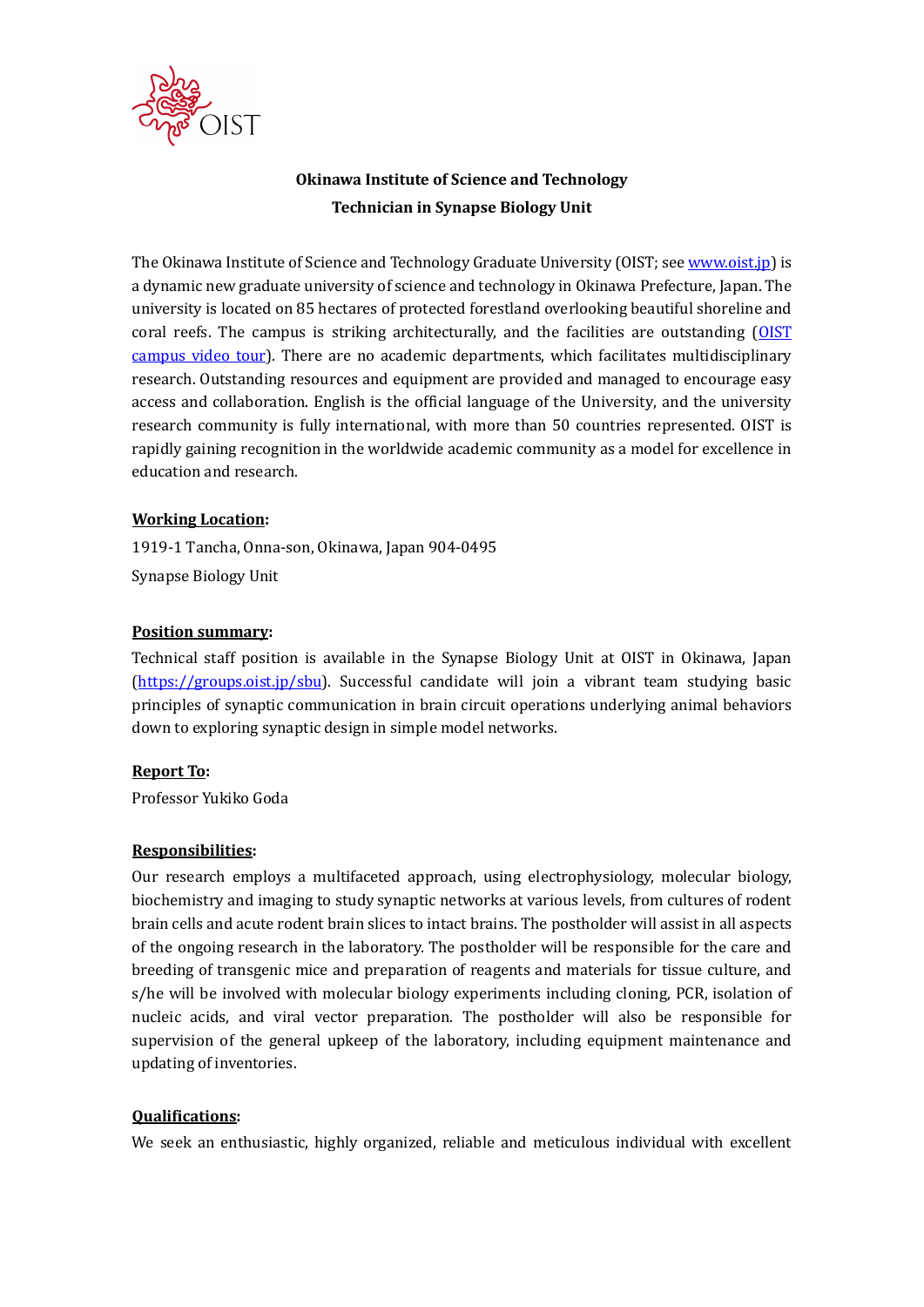

interpersonal and communication skills. The successful candidate will have a MS or a BS degree and experience of basic laboratory practices, including tissue culture, reagent preparation and basic molecular biology. Prior work/research experience in a neuroscience laboratory, familiarity with mouse husbandry and/or various molecular biology techniques, and although not required, basic ability to communicate in Japanese would be an advantage.

# Starting Date:

As early as possible.

## Term & Working hours:

The position is initially for one year and can be extended to 2 or more years based on performance and mutual agreement.

Working hours: Discretionary working hours

## Compensation & Benefits:

Compensation in accordance with the OIST Employee Compensation Regulations

Benefits:

- Relocation, housing and commuting allowances
- Annual paid leave and summer holidays
- Health insurance (Private School Mutual Aid http://www.shigakukyosai.jp/ )
- Welfare pension insurance (kousei-nenkin)
- Worker's accident compensation insurance (roudousha-saigai-hoshou-hoken)

#### How to Apply:

Apply by emailing your Submission Documents to:

- yukiko.goda[at]oist.jp
- (Please replace [at] with @ before using this email address)

# Submission Documents:

- 1. Cover letter
- 2. Curriculum vitae including names of 2 referees (3 preferred, including the current supervisor, if available)
- 3. Summary of research experience to date
- 4. Reasons for applying to the post (personal strengths, motivations, research perspectives, career aspirations)
- \* Prior to the start of employment all new hires are required to successfully complete a